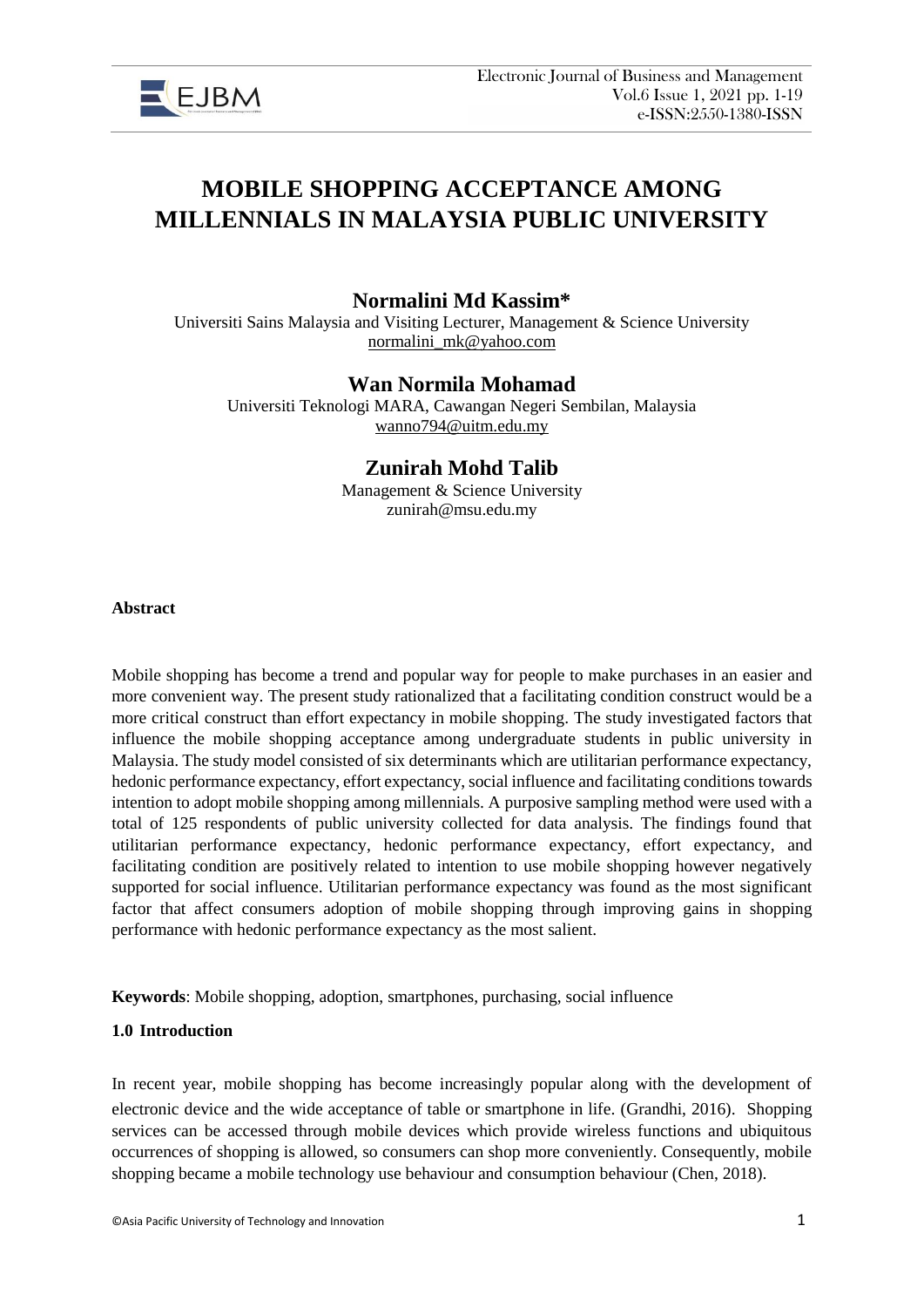\*Corresponding Author: School of Management, Universiti Sains Malaysia and Visiting Lecturer, Management & Science University

In business-to-consumer industries being carried out via mobile devices nowadays with more than a third of all e-commerce transactions, consumers in most countries perform their mobile retail purchases via smartphone (Criteo, 2015). At the same time, smartphones are also the predominant driver of growth of mobile e-commerce transactions (Criteo, 2015). Smartphone-based mobile shopping gives the opportunity to purchase products and services wherever and whenever to fulfil a customer wants (Balasubramanian, Peterson, & Jarvenpaa, 2002). Despite its generally increasing importance, however, mobile shopping does not seem to "take off" equally across diverse goods and services contexts (Criteo, 2015). For example, mobile shopping as a common in-service industry for purchasing ticket like public transportation, while it is less common for services such as financial products (Criteo, 2015). Accordingly, comparing it with traditional web-based interfaces, mobile shopping has a significantly lower conversion rate in terms of customer checkout rates (Bhalla, 2016).

Besides, mobile shopping has gained the user popularity and has deeply penetrated the lives of modern consumers. Mobile devices are being increasingly used for ordering, searching, comparing, and making payments for various goods and services online (Hung, 2018). Mobile shopping can be referred as "any monetary transactions related to purchase of goods or services through internet-enabled mobile phones or over the wireless telecommunication network" (Wong, 2012). It might be considered as a subset of the broad mobile commerce spectrum. Mobile commerce may be defined as "any transaction with a monetary value – either direct or indirect – that is conducted over a wireless telecommunication network" (Barnes, 2002).

Although more Malaysians have started to embrace the culture of online shopping, the acceptability of mobile shopping remains low. Majority of Malaysia shoppers still opt for in-store purchases compared to online purchases. Product quality is the most common problem faced by customers who shop online regularly. The product quality is often not up to the mark with what is shown in the pictures so that the customers choose to purchase in a store as they can feel and touch the products. Besides, lack of security is the other problem when using mobile shopping and has been the major problem to customers using the internet nowadays. Mobile shopping apps record important customer information such as name, phone number, bank detail and address. If these sites do not enforce strict cyber-security measures, customer's data is at risk of falling into wrong hand, which can then embezzle on customers banking account. Most of the big online shopping players certainly have the best-in-class security measures to protect the data of their customers, but the same cannot be said of the countless smaller sites who may not have the resources to do so. Therefore, the research objectives are to examine the factors that influence mobile shopping adoption.

#### **2.0 Literature Review**

Online shopping, based on the internet's growth, is emerging in a fast manner. The act of shopping on mobile devices and using smartphones to pay for items in stores is increasingly being common and will likely continue to proliferate over the next few years (Hillman & Neustaedter, 2017). While mobile shopping is rapidly growing and currently representing over one-third of global e-commerce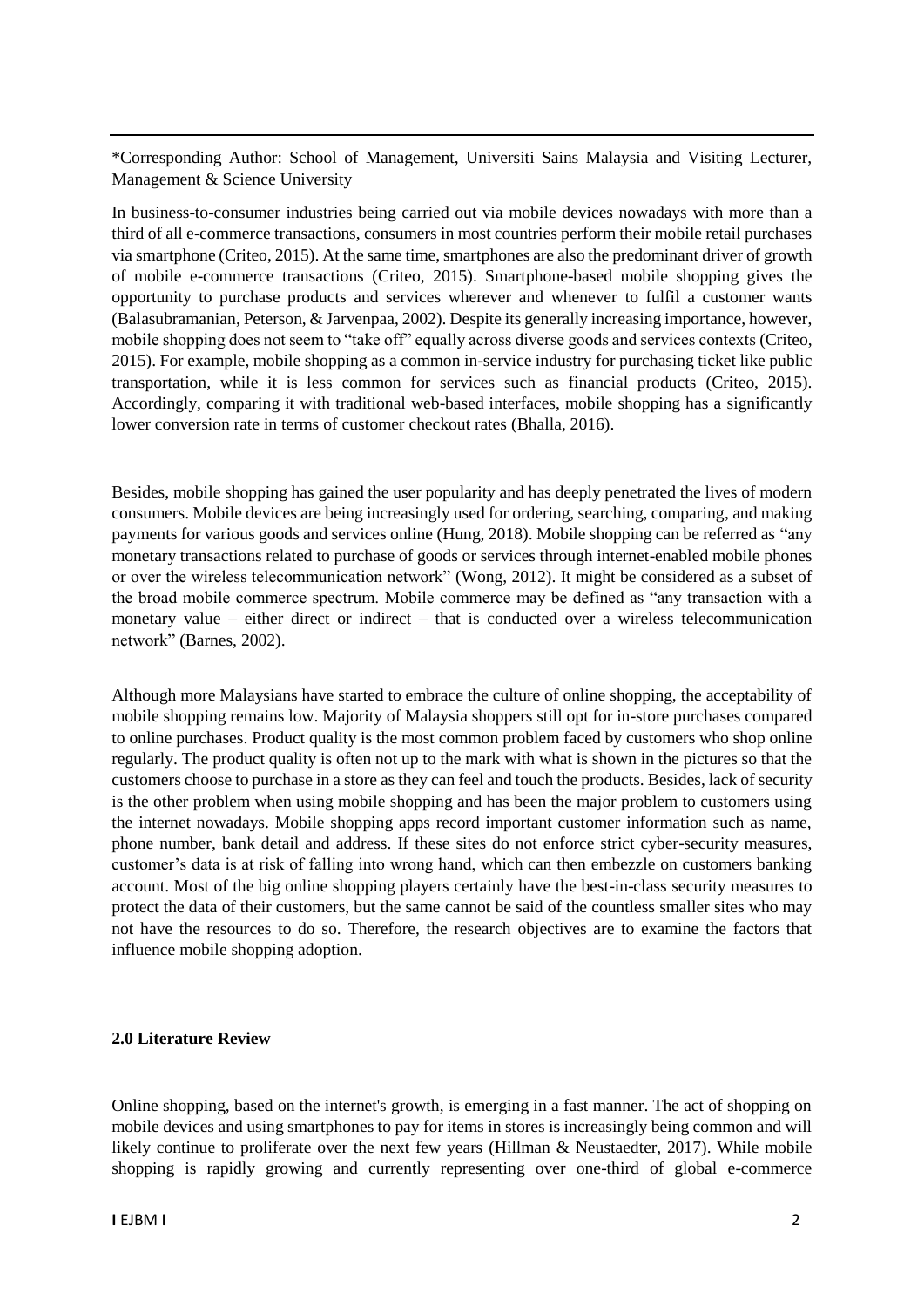transactions, several industry reports highlight its contributing importance as an initiation for conversion to other channels (Chopdar, Korfiatis, Sivakumar, & Lytras, 2018). As an evolutional business model, MC is believed to be more effective than traditional EC because consumers can conduct transactions through wireless connections anytime and anywhere (Khoi, Tuu, & Olsen, 2018), with the statistic shown the online shopping locations that shoppers worldwide prefer to shop at for first-time and repeat purchases. During the July 2019 survey, 71 percent of respondents stated that they preferred to make first-time purchases at a physical store, whereas 37 percent of repeat buyers preferred online marketplaces. In total, three quarters of repeat purchases are made online. When the prediction of mobile to overtake fixed Internet, access turned into a known fact, it is now a question of understanding how consumers behave when using mobile shopping and what their preferences are (Lu, Yu, Liu, & Wei, 2017). Mobile consumers refer to individuals that may need or want to wirelessly interact with service providers to procure some specific service for personal purposes (Saprikis, Markos, Zarmpou, & Vlachopoulou, 2018). In this embryonic stage of mobile shopping, contextual factors such as technology characteristics and user characteristics should be examined to determine the likelihood of specific factors in predicting mobile shopping adoption and how the design of the mobile shopping environment meets consumer characteristics (Faqih, 2016). Moreover, in daily life, online shopping plays a significant role and online consumers can access as well as compare product quickly, easily with one click of a mouse (Arora & Aggarwal, 2018). In predicting consumer mobile shopping adoption, consumer characteristics in adopting the technology-mediated shopping environment could be significant determinants in moderating the relationships among predictors of mobile shopping adoption. Since consumer traits differ in technology adoption, they may generate differential effects of evaluative criteria on the technology adoption behavior (Parasuraman, Zeithaml, & Malhotra, 2005). Therefore, identification and analysis of such factors shall be quite helpful for organizations in framing appropriate strategic framework leading to the higher adoption of mobile shopping. Most of the research studies conducted in this area are more focused on the technical perspective of mobile shopping ecosystem. However, very limited studies have examined the behavioural dimensions in adoption and actual usage of mobile shopping (Madan & Yadav, 2018). In this section, we will be focusing on the theories and the expansion of the theories to the present theoretical framework that is used in this research.

#### 2.3 The Unified Theory of User Acceptance and Use of Technology (UTAUT)

The Unified Theory of User Acceptance and Use of Technology (UTAUT) suggests that performance expectancy, effort expectancy, social influences, and facilitating conditions are the critical direct determinants of behavioural intention to use technology (Venkatesh, et al., 2003). The UTAUT aims to explain user intentions to use an [information system](https://en.wikipedia.org/wiki/Information_systems) and subsequent usage behaviour. After the original UTAUT model was proposed, many studies extended and modified the measures of UTAUT across different contexts; however, a systematic investigation and theorizing of the model's salient factors in the context of consumer technology use remains (Venkatesh & Xu, 2012). Using Venkatesh et al.'s suggestion, this present study seeks to develop a more complete picture of consumer technology use by examining the UTAUT measures in the context of mobile shopping. The major differences between the model in this study and the original UTAUT model lie in the adding of two affective measures (i.e., utilitarian performance expectancy and hedonic performance expectancy) and in the positioning of the facilitating conditions as an antecedent driving factor for understanding consumer mobile shopping adoption.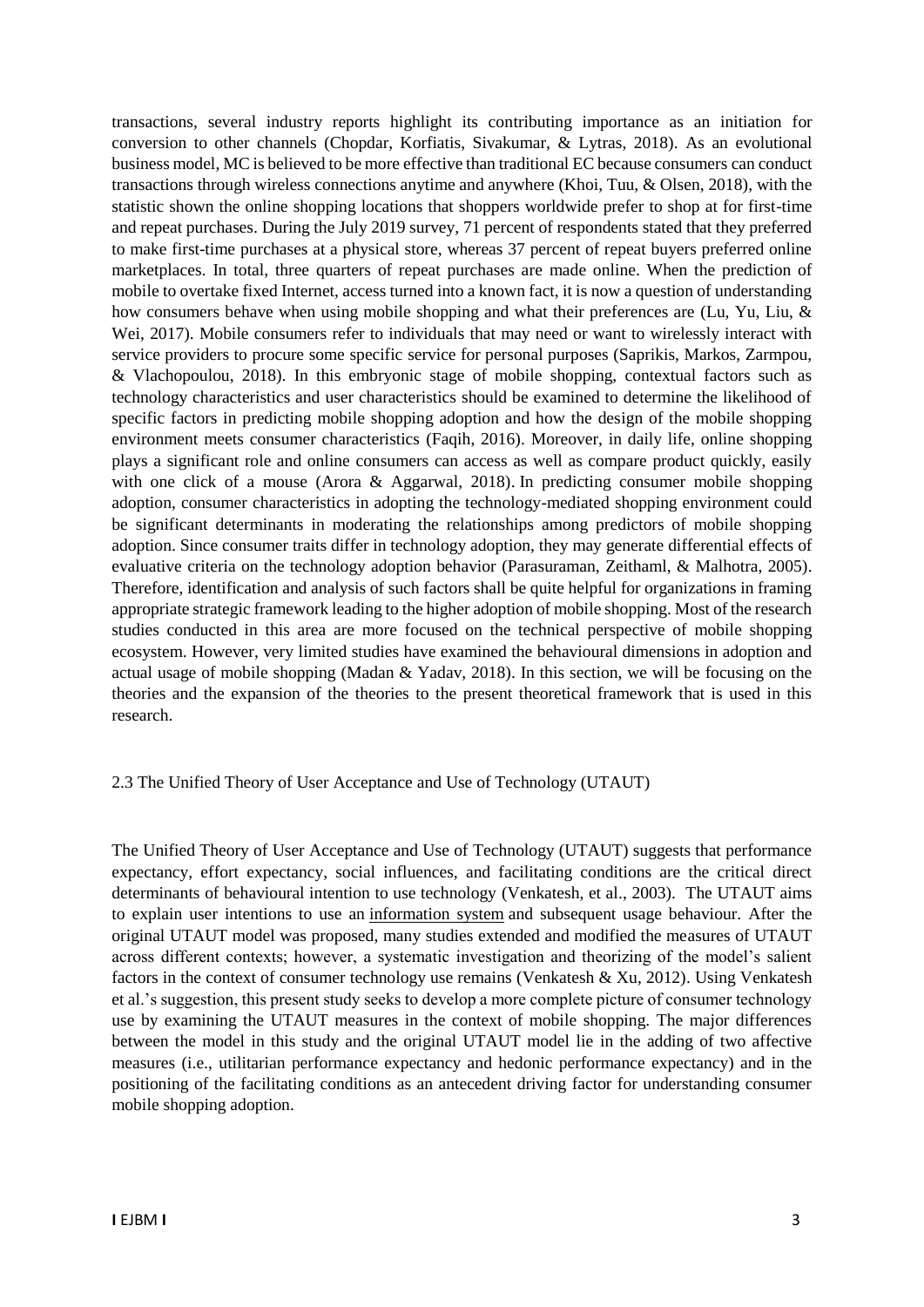Without the effort expectancy construct in the model, facilitating conditions should become a predictor of intention (Venkatesh, et al. 2012). If having an Internet-enabled mobile device or knowledge of how to use mobile shopping was a precondition to use mobile shopping, then perception of technology ease of use may depend on the capability of the mobile device's functions and features. In addition, with rapidly advancing mobile technology and its adoption, consumers have gained experience using mobile technology, which may increase consumers' perception of ease of use the mobile technology (Yu, 2012). While effort expectancy may be a necessary condition when using a technology, it may not be a significant driver for consumer technology adoption behaviour. Therefore, the functions and features of the mobile device itself would be more critical to a consumer's use of mobile shopping than the consumer's perception of ease of use of the services themselves.

The present study rationalized that a facilitating condition construct (i.e., a device facilitating use of the services) would be a more critical construct than effort expectancy when examined in the context of mobile shopping. Besides, facilitating conditions are proposed to have direct and positive influences on technology usage (Nysveen & Pedersen, 2016). Therefore, it is expected that testing the modified UTAUT model without effort-expectancy may reveal the genuine effect of facilitating conditions on consumer mobile shopping adoption behaviour. This study proposes that facilitating conditions are an antecedent of utilitarian and hedonic performance expectancies and those performance expectancies and social influences affect consumer intention to use mobile shopping while those causal relationships are moderated by technology anxiety about using mobile shopping.

# 2.4 Hypotheses Development

# 2.4.1 Intention to Adopt Mobile Shopping

These variables are expected to change because of an experimental manipulation of the independent variable or dependent in independent variables (Wong, 2015). The dependent variable for this research is intention to adopt mobile shopping. Mobile shopping is the buying and selling of goods and services through wireless handheld devices such as smartphones and tablets. As a form of [e-commerce,](https://searchcio.techtarget.com/definition/e-commerce) m-commerce enables users to access online shopping platforms without needing to use a desktop computer (Leonard, 2010).

# 2.4.2 Utilitarian Performance Expectancy

Utilitarian performance expectancy is the degree to which a person assumes the use of technology resources will facilitate the individual in achieving task performance (Khalilzadeh, Ozturk, & Bilgihan, 2017). Utilitarian performance expectancy is the best predictor of the intention to use a technology in Venkatesh, et al (2003) study, which means that providing an effective and usable technology while performing a task determines the intention of the user to use the technology. Convenience is also seen as important variable of online utilitarian shopping value (Childers et al., 2001). Utilitarian consumers tend to perceive it to be much more convenient for them to shop online, as they can locate and compare retailers and determine the price and quality of products or services while at the comfort of their office and home (Overby & Lee, 2006).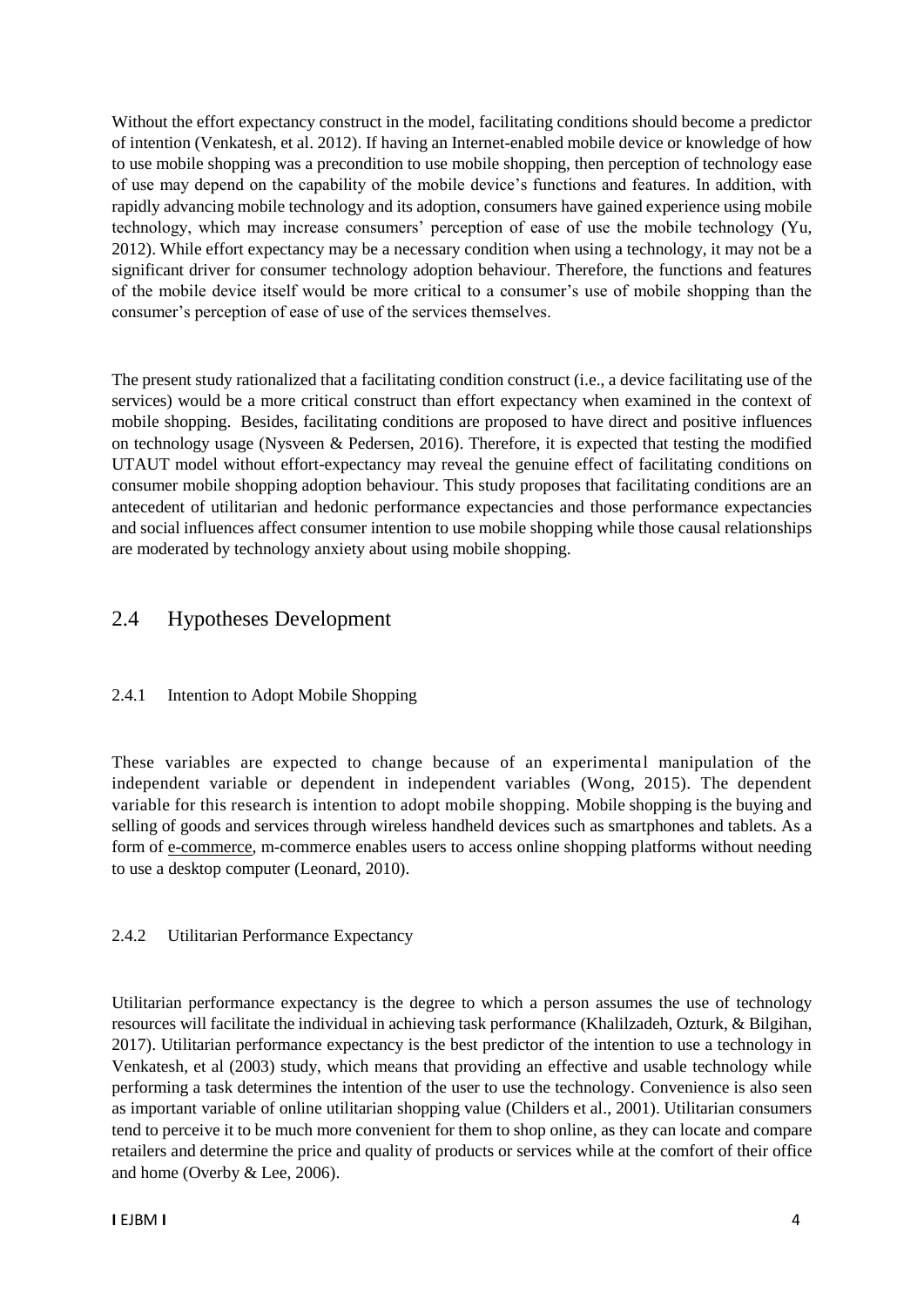In the context of mobile shopping, personalization, ease of usage no matter how the place, time efficiency, and shopping effectiveness reflect utilitarian performance expectancy in mobile shopping (Kleijnen, De Ruyter, & Wetzels, 2007). Personalization of mobile shopping based on individual preferences can help consumers access product information effectively and efficiently, leading to increased utilitarian performance expectancy (Yang & Forney, 2013).

#### 2.4.3 Hedonic Performance Expectancy

Hedonic performance expectancy is the degree to which a person thinks it is fun to use technologybased services (Davis, Bagozzi, & Warshaw, 1992) or defined as "the enjoyment or pleasure of using a technology" (Venkatesh & Xu, 2012). It affects behavioural intention to use mobile shopping (Cheong & Park, 2005). Hedonic performance expectancy can be achieved by perceptions and emotions resulting from the multi-sensory, emotional and entertainment dimensions associated with the use of a service experience (Babin, Darden, & Griffin, 1994). The coexistence of utilitarian and hedonic performance would be more apparent in mobile shopping services since consumers use their mobile phones not only for getting information and solving a problem (utilitarian), but also for fun (hedonic) when using some functions and features of the mobile phone (Sigala, 2017). As a result, the role of hedonic performance expectancy that is oriented toward fun activities will be important in predicting consumer mobile shopping services adoption (Nysveen and Pedersen, 2016).

On the other hand, where a technology offers the user satisfaction and enjoyment while using mobile shopping, users will enjoy it, affecting their behavioural intent to adopt the technology (Lee, 2009). Users who experienced enjoyment from using various mobile applications are more likely to adopt them (Kim, Yoon, & Han, 2014). In a mobile shopping service context in a study by Yang (2015), it was concluded that hedonic factors are crucial determinants of mobile shopping use and that hedonic performance expectancy is achieved by consumers who assume that the fun obtained using different features and functions in mobile shopping technology. The hedonic nature of mobile shopping can be improved by a mobile shopping site that offers a pleasurable shopping experience when browsing for items or displaying product details.

# 2.4.4 Effort Expectancy

The user-friendliness of mobile apps exerts positive significant influence over the adoption of mobile apps because the lesser effort is required to use the apps (Park, 2014). Prior studies suggested that effort expectancy plays a crucial role in determining behavioural intention to use and actual use of technology. However, claimed that effort expectancy poses a less significant impact on the behavioural intention of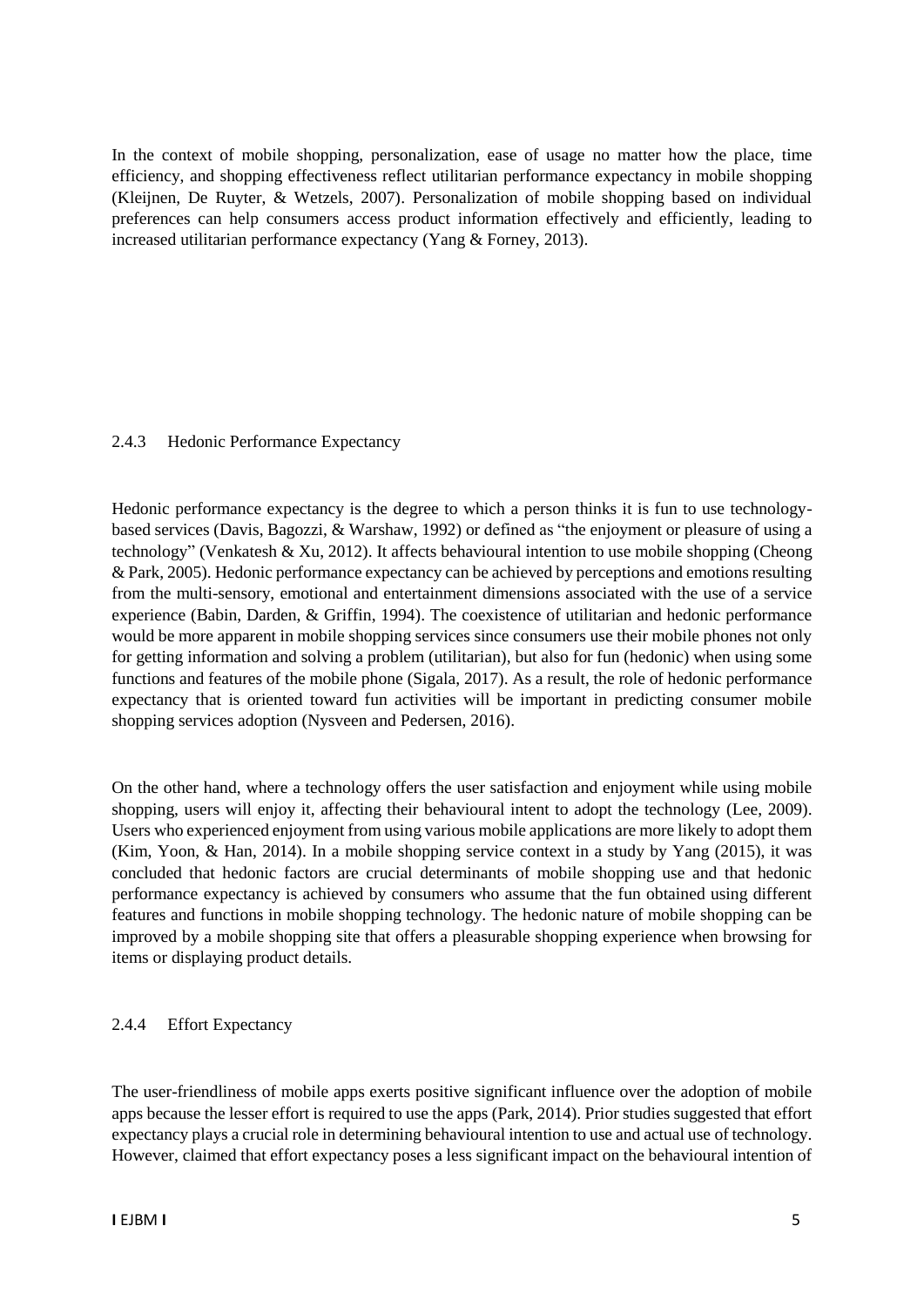3G mobile telecommunication user in Taiwan, as it is not adequate to attract consumers only with factors of effort expectancy alone (Wu, Tao, & Yang, 2008).

A simplicity-driven system with maximised efficiency is more favoured by consumers compared with technology that is complicated to use (Im, 2010). However, the consumer may perceive differently towards effort expectancy in using social networking apps compared with mobile shopping apps. However, previous researchers argued that effort expectancy is not as critical as performance expectancy in serving as a determinant of behavioural intention, as it has a more significant effect on post-adoption usage (Choi, 2011). Empirical studies have also suggested that consumers intend to use e-learning apps if the application is easy to use (Chiu & Wang, 2008). A researcher conducted a study to investigate young consumers' behavioural intention in acquiring mobile shopping apps based on survey questionnaire collected from university students in the USA. The findings demonstrated that effort expectancy was a positive predictor of the adoption of mobile shopping apps. However, the measuring criteria of effort expectancy in using social networking apps are different which includes the ease of reaching people and interacting with them (Lim, et al., 2011).

#### 2.4.5 Social Influence

The strength of social influence depends on the relation among individuals, network distances, timing, characteristics of networks and individuals (Peng, et al., 2017). Namely, social networks transmit information, opinions, and behaviours (Christakis & Fowler, 2007). Members in complex social networks including colleagues, experienced users, friends, family members, and celebrities are all likely to exert influence on one's behavioural intention. (Rogers, 1995). The effects of social influence on collective decisions vary based on the structure of the interaction network, predicting that, under the right conditions, social learning can lead a group's median judgment to improve (Mossel, Sly, & Tamuz, 2015).When it involves soliciting advice about product/service patronage, family members commonly are among the sources of information and advice (Kerrane, Hogg, & Bettany, 2012). However, information and opinions from certain members may be valued more by the user for various reasons and, therefore, have a stronger impact on her decisions (Venkatesh and Brown, 2001).

#### 2.4.6 Facilitating Condition.

Facilitating conditions refer to the degree to which an individual believes that a technical infrastructure exists to support technology use (Venkatesh, 2003). Evidence indicates that providing facilitating conditions (e.g., technology resources) is critical in helping users overcome barriers and hurdles to technology use, especially during the early technology adoption stage. (Bergeron, 1990). According to Venkatesh, Thong, and Xu (2012) that facilitation conditions significantly influence behavioural intention. Further, since mobile shopping is a voluntary activity for obtaining specific benefits or services, an advanced technology and well-designed interface can play a major role in facilitating mobile shopping. Thus, focusing on the mobile technology environment, the individual's knowledge of using the technology would be relevant in measuring the facilitating conditions construct in the mobile shopping context (Yang, & Forney, 2013). Facilitating conditions of a mobile phone device (e.g., a better interface, speed, and data processing capabilities) and individual knowledge of using mobile shopping functions and features would enable consumers to access mobile shopping services with a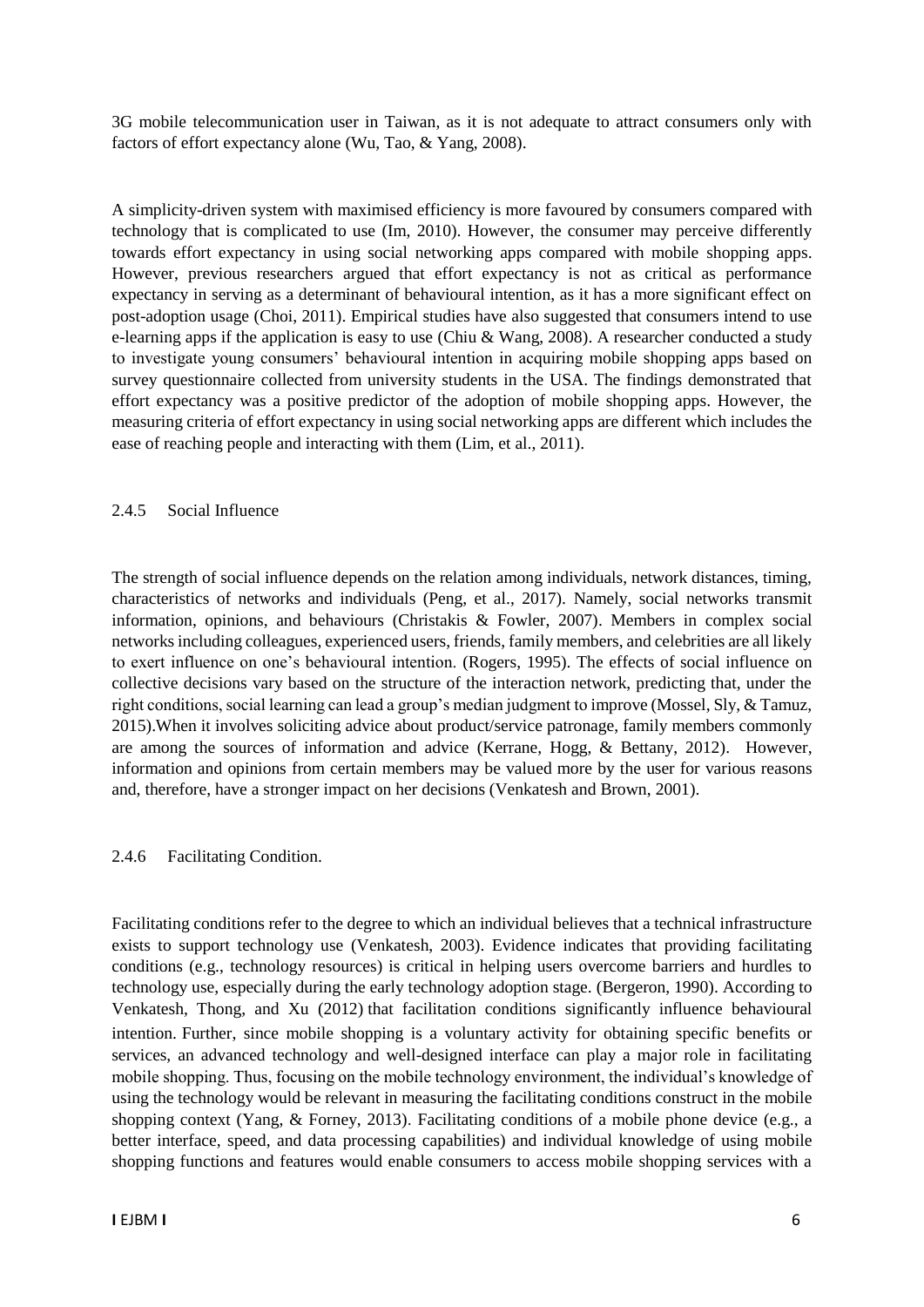minimal technological infrastructure barrier and could increase consumer performance expectancies using mobile shopping.

# **3.0 Methodology**

This research theoretical framework is developed based on extension of UTAUT model. This research is to investigate the factors that influence the mobile shopping acceptance among undergraduate students in public university in Malaysia. This model consisted of six determinants which are utilitarian performance expectancy, hedonic performance expectancy, effort expectancy, social influence and facilitating conditions towards intention to adopt mobile shopping among millennials. Figure 1 shows the research framework.

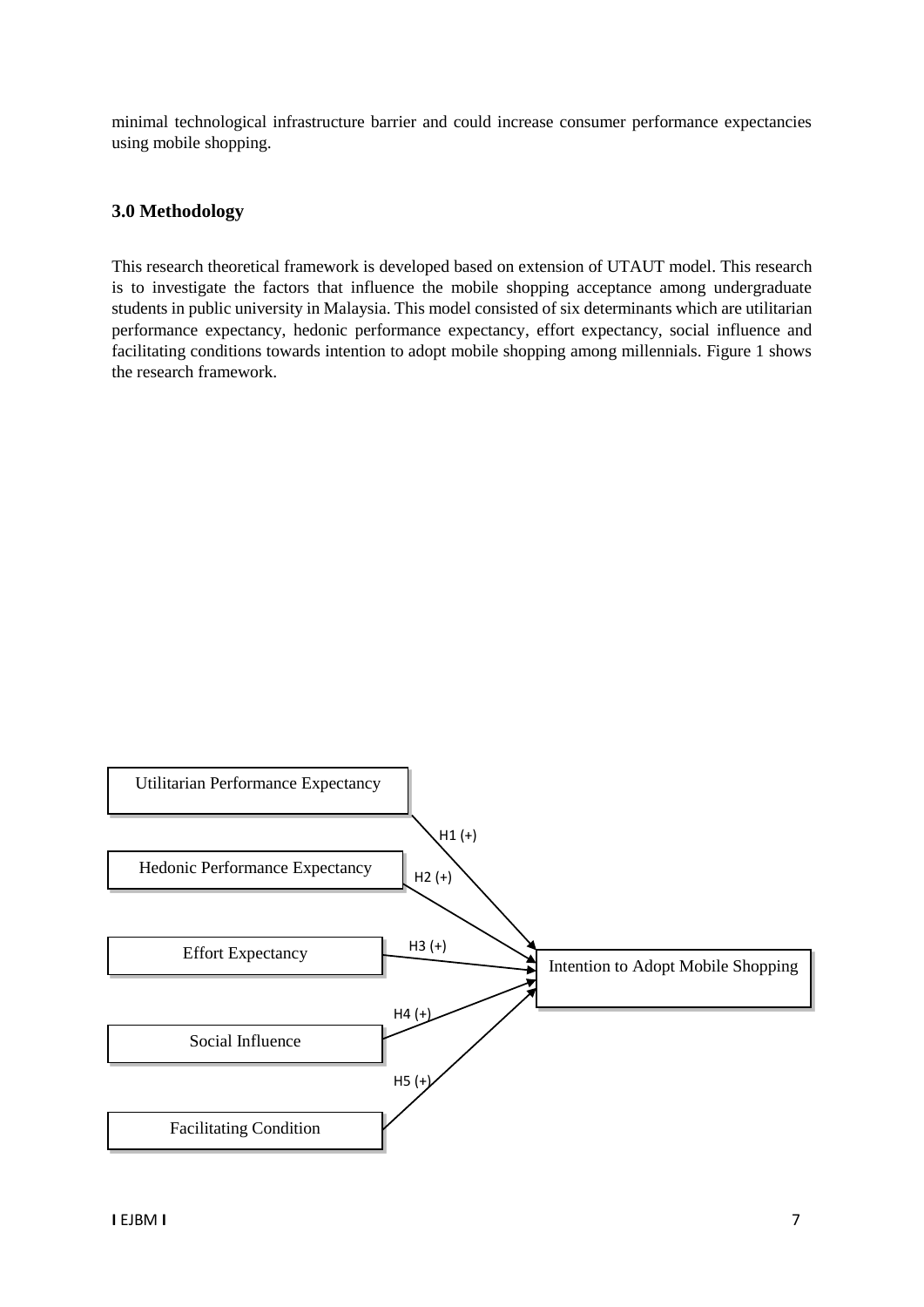# **FIGURE 1 RESEARCH MODEL**

The following are the testing hypotheses for the above framework:

- H1: Utilitarian performance expectancy is positively related to intention to use mobile shopping.
- H2: Hedonic performance expectancy is positively related to intention to use mobile shopping.
- H3: Effort expectancy is positively related to intention to adopt mobile shopping.
- H4: Social Influence is positively related to intention to use mobile shopping.
- H5: Facilitating conditions are positively related to intention to adopt mobile shopping.

The study was conducted under non-contrived setting which is natural environment. A total of 125 valid respondents of public university were used in this data analysis. The unit of analysis is the undergraduate students who do mobile shopping from different course who is studying in public university in Malaysia. The sampling technique use for this research is non-probability sampling which is purposive sampling method. This method was suitable due to the target user that studying in public university and they must be the mobile shopping users.

The instrument measurement contained two parts. The first part is about the demographic profile. The second part is the measurement questions adopted and adapted from different sources containing 7 Likert-Scale (see Table 1).

Table 1. Measurement Instrument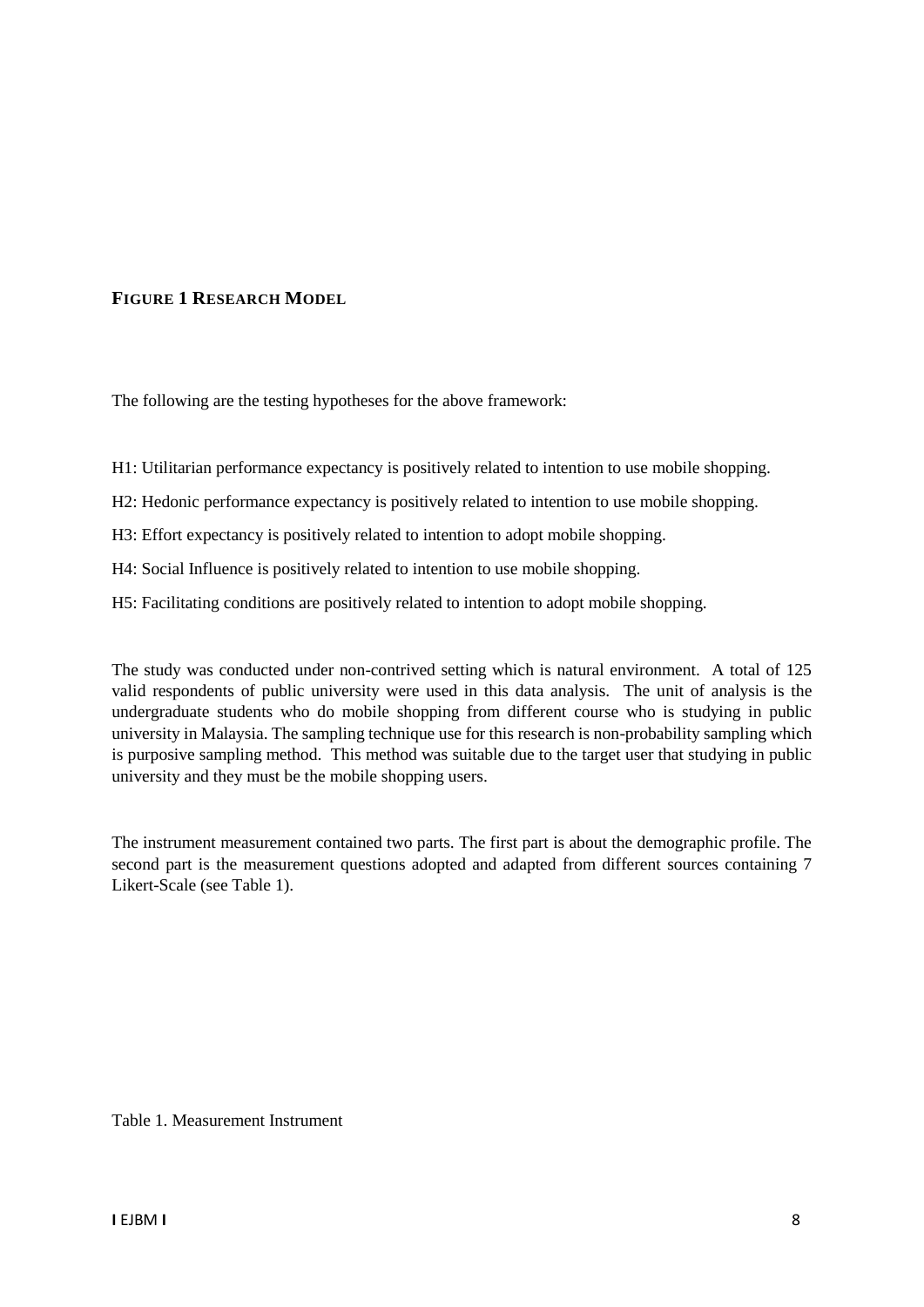| <b>Construct</b>                      | <b>Item</b> | <b>Scale</b> | <b>Source</b>           |
|---------------------------------------|-------------|--------------|-------------------------|
| Intention to adopt mobile shopping    | - 3         | 7 Point      | Tan et al. (2014)       |
| Utilitarian Performance Expectancy    | 3           | 7 Point      | Yang $(2010)$           |
| <b>Hedonic Performance Expectancy</b> |             | 5 Point      | Yang (2010)             |
| <b>Effort Expectancy</b>              | 4           | 7 Point      | Yang $(2010)$           |
| Social Influence                      |             | 5 Point      | Venkatesh et al. (2012) |
| <b>Facilitating Conditions</b>        | 4           | 7 Point      | Venkatesh et al. (2012) |

#### 3.1 Data Collection Procedure

Structured questionnaires method is used throughout the data collection. The questionnaires were distributed to undergraduates through Google Form via internet. The respondents that involved are from public university in Malaysia.

# **4.0 Data Analysis**

The data gathered through questionnaire was coded and analysed by using the computerized SPSS (Statistical Software Package for Social Science) software version 24. The results were summarized using appropriate descriptive and inferential statistics.

#### 4.1 Samples and Profiles

Based on the data that has been collected, there were 125 respondents who has participated in this survey. Majority of respondents are females which have 82 respondents (65.6%) and 43 males (34.4%) respondents. These males and females have the range of age from 19 years old to 28 years old. The age of 22-24 years old has the highest number of respondents which is 73 respondents (58.4%), followed by 19-21 years old with 46 respondents (36.8%) and 6 respondents (4.8%) in the range of 25-28 years old (see Table 2)

Among the ethnicity, Chinese has the biggest number of the respondents which are 60 respondents (48.0%), 37 respondents (29.6) were Malays, 26 respondents (20.8%) were Indians whereas other races comprised of 2 respondents (1.6%). Furthermore, all the respondents are Malaysian totalling to 125 respondents (100%).

Based on this survey, most of the respondents are Year 1, Year 2 and Year 3 students which have 38 respondents (30.4%) each. Meanwhile, 11 respondents (8.8%) are Year 4 students.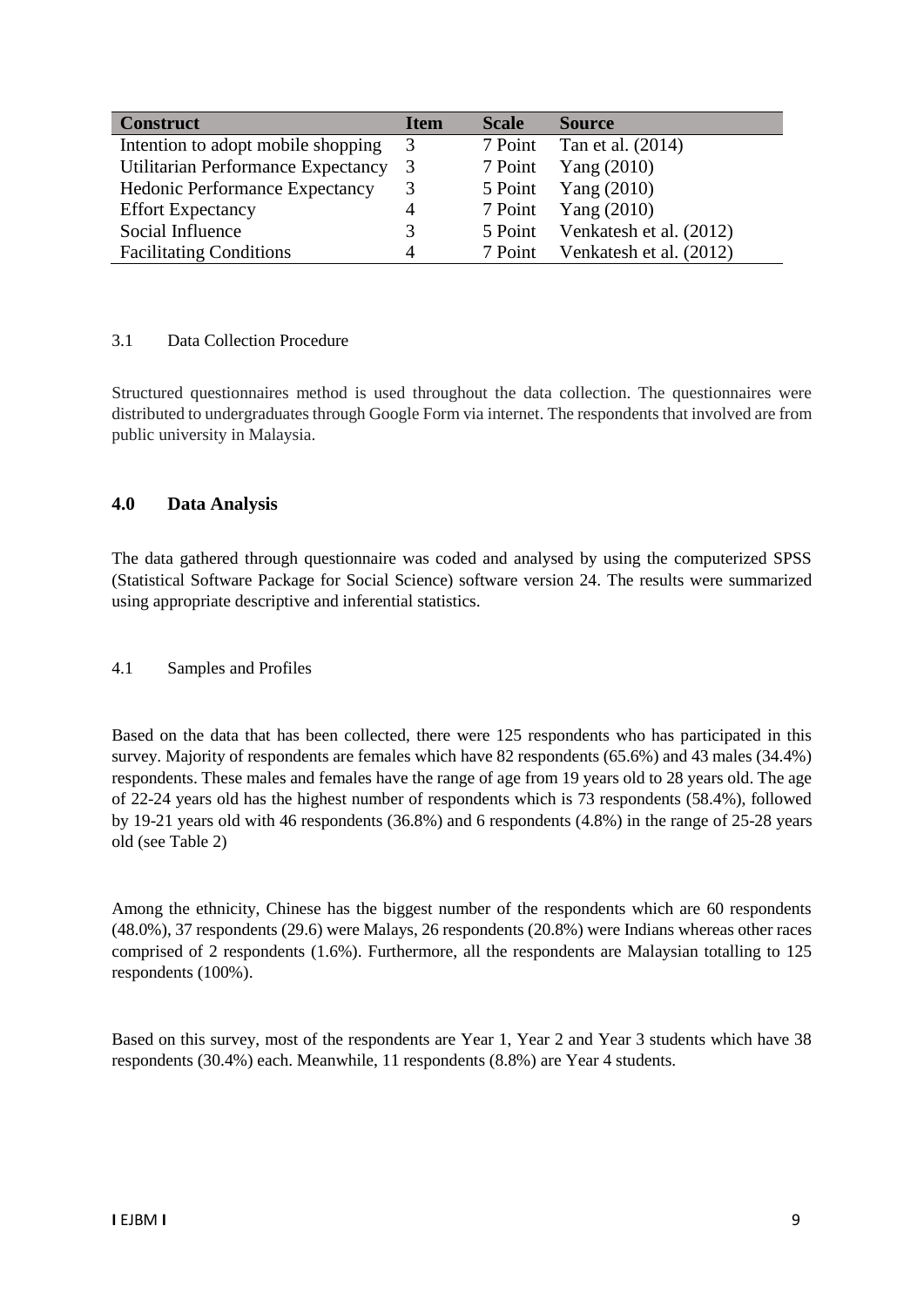Table 2. Profile of Respondents

| <b>Demographics</b>  | <b>Categories</b> | <b>Frequency</b> | Percentage (%) |
|----------------------|-------------------|------------------|----------------|
| Age                  | 19-21             | 46               | 36.8           |
|                      | $22 - 24$         | 73               | 58.4           |
|                      | $25 - 28$         | 6                | 4.8            |
| <b>Gender</b>        | Male              | 43               | 34.4           |
|                      | Female            | 82               | 65.6           |
| <b>Ethnicity</b>     | Malay             | 37               | 29.6           |
|                      | Chinese           | 60               | 48.0           |
|                      | Indian            | 26               | 20.8           |
|                      | Other             | $\overline{2}$   | 1.6            |
| <b>Nationality</b>   | Malaysian         | 125              | 100            |
|                      | Non-Malaysian     | 0                | $\theta$       |
| <b>Year of Study</b> | First year        | 38               | 30.4           |
|                      | Second year       | 38               | 30.4           |
|                      | Third year        | 38               | 30.4           |
|                      | Fourth year       | 11               | 8.8            |

# 4.2 Hypothesis Testing Results

# 4.2.1 Correlation Analysis

Based on the result, we can conclude that there was only positive linear relationship between the variables which is nearly associated to the significant level of 0.01. In a positive utilitarian performance expectancy toward hedonic performance expectancy increased by 0.662. Among these variables, the positive correlation between intention to adopt mobile shopping and effort expectancy are the strongest whereby 0.801. However, there was a weakest relationship between social influence and effort expectancy which are 0.537.

#### Table 3. Result of Correlation Analysis

# **Correlations**

|            |                            | UTI      | <b>HED</b> | <b>EFF</b> | <b>SOC</b> | <b>FAC</b> | <b>INT</b> |
|------------|----------------------------|----------|------------|------------|------------|------------|------------|
| UTI        | <b>Pearson Correlation</b> |          | $.662**$   | $.648**$   | $.674**$   | $.706**$   | $.713**$   |
|            | Sig. (2-tailed)            |          | .000       | .000       | .000       | .000       | .000       |
| <b>HED</b> | <b>Pearson Correlation</b> | $.662**$ |            | $.663**$   | $.665**$   | $.681**$   | $.744**$   |
|            | Sig. (2-tailed)            | .000     |            | .000       | .000       | .000       | .000       |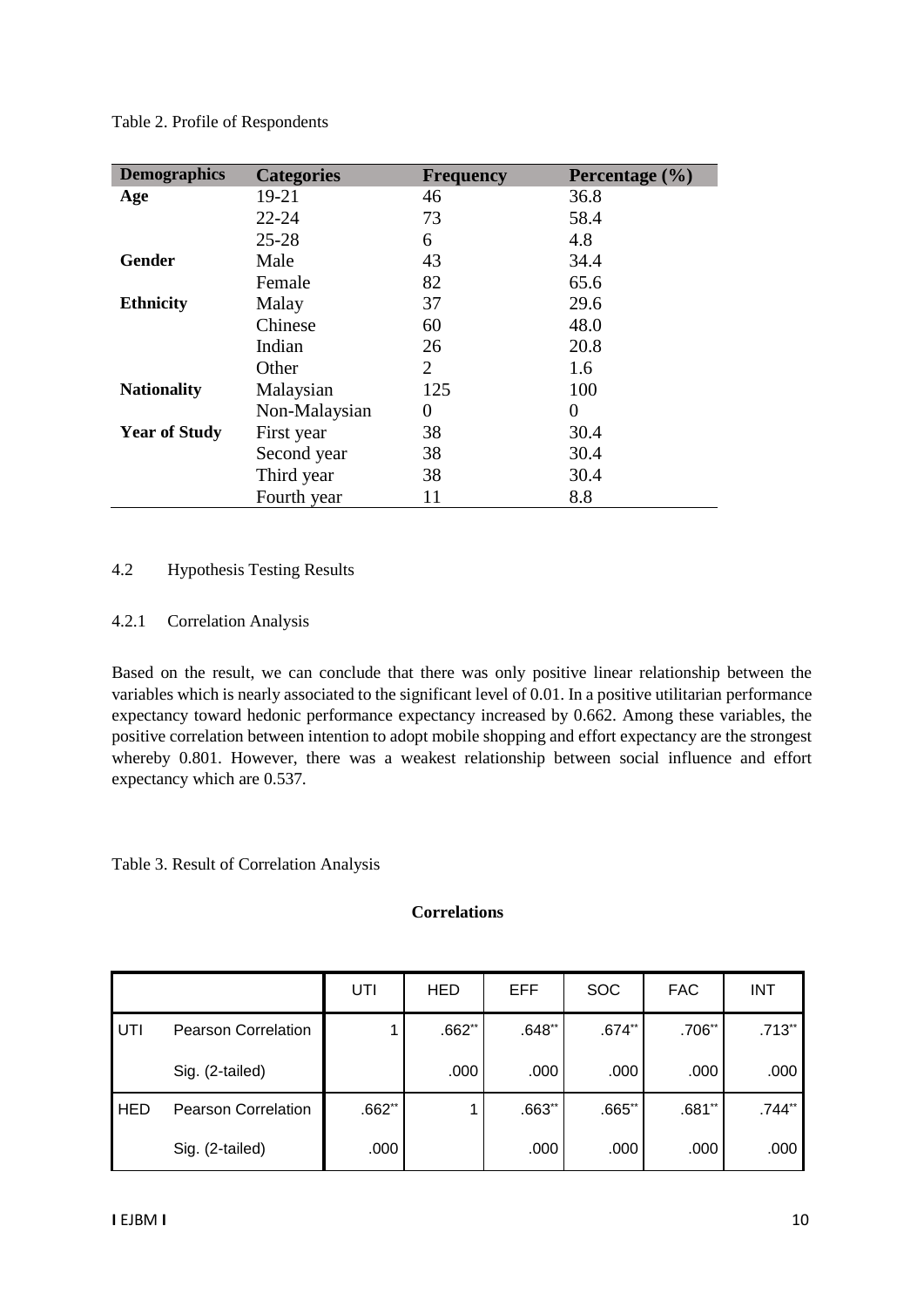| <b>EFF</b> | <b>Pearson Correlation</b> | $.648**$ | $.663$ ** |          | $.537**$ | .786**   | $.801**$ |
|------------|----------------------------|----------|-----------|----------|----------|----------|----------|
|            | Sig. (2-tailed)            | .000     | .000      |          | .000     | .000     | .000     |
| <b>SOC</b> | <b>Pearson Correlation</b> | $.674**$ | $.665$ ** | $.537**$ |          | $.662**$ | $.574**$ |
|            | Sig. (2-tailed)            | .000     | .000      | .000     |          | .000     | .000     |
| <b>FAC</b> | <b>Pearson Correlation</b> | $.706**$ | $.681**$  | .786**   | $.662**$ |          | .785**   |
|            | Sig. (2-tailed)            | .000     | .000      | .000     | .000     |          | .000     |
| <b>INT</b> | <b>Pearson Correlation</b> | $.713**$ | .744**    | $.801**$ | $.574**$ | .785**   |          |
|            | Sig. (2-tailed)            | .000     | .000      | .000     | .000     | .000     |          |

\*\*. Correlation is significant at the 0.01 level (2-tailed).

b. Listwise N=125

#### 4.2.2 Multiple Regression

The multiple regression was used to identify the relationship between utilitarian performance expectancy, hedonic performance expectancy, effort expectancy, social influence, facilitating conditions and facilitating conditions towards the intention to adopt mobile shopping among undergraduates and respondents. Based on the output found in ANOVA table, the variables are tested with the significant level of 95% ( $p<0.05$ ) and F value is 76.586. According to ANOVA table, we could explain that approximately 76% of the intention to adopt Mobile Shopping could be explained by the utilitarian performance expectancy, hedonic performance expectancy, effort expectancy, social influence, facilitating conditions and facilitating conditions. Besides, the adjusted R square value is 0.753.

From the ANOVA, The Durbin-Watson value for this multi regression is 2.014 within the acceptable range which was 1.5 to 2.5. There is no autocorrelation of error terms. Besides, variance inflation factor (VIF) values of the variable were below 10 and the condition indicates were below the safety limit of 30. Therefore, there is no multicollinearity problem. Besides, it shows a histogram which is bell shape histogram with the mean approximately 0 and standard deviation is 0.980, there do not have outlier since value not  $> \pm 3$ . Moreover, the normal P-P plot of regression standardized residual shows the points fall close to the reference line, indicates that there is a normal distribution of errors. Likewise, the scatter plot also shows homoscedasticity shows dependent variable intention to adopt Mobile Shopping exhibits constant variance across the range value for utilitarian performance expectancy, hedonic performance expectancy, effort expectancy, social influence, facilitating conditions and facilitating conditions. Based on the partial regression plot, it shows there is no clear relationship to confirm the assumption of linearity.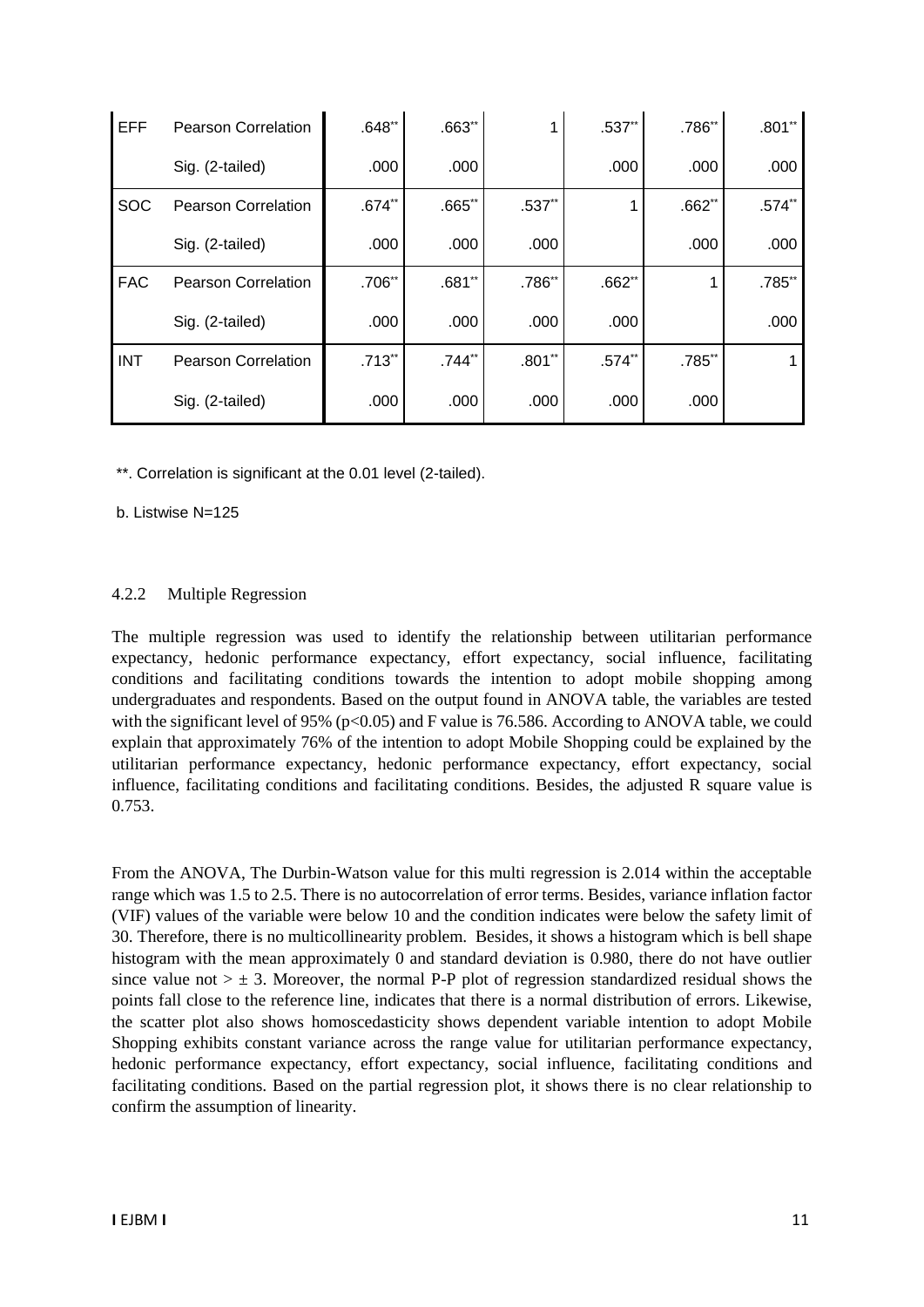Furthermore, beta value can be showed in two different ways which are positive and negative value. From the table, it shows 5 variables which include utilitarian performance expectancy ( $\beta$ = 0.187), hedonic performance expectancy ( $β = 0.280$ ), effort expectancy ( $β = 0.346$ ), social influence ( $β = -0.089$ ) and facilitating conditions ( $\beta$ =0.248). Utilitarian performance expectancy, hedonic performance expectancy, effort expectancy and facilitating conditions are positively related to the intention to adopt Mobile Shopping because standardized beta values are all positive. However, social influence is negatively related to the intention to adopt Mobile Shopping because standardized beta value is negative.

There are five hypothesis consists of hypothesis 1 (H1), hypothesis 2 (H2), hypothesis 3 (H3), hypothesis 4 (H4) and hypothesis 5 (H5) which include utilitarian performance expectancy (UTI), hedonic performance expectancy (HED), effort expectancy (EFF), social influence (SOC) and facilitating conditions (FAC). T value which are bigger than  $1.645$ ,  $t > 1.645$  will rejected null hypothesis (Ho) and accepted alternative hypothesis (Ha), t-value which are lower than 1.645, t<1.645 will accepted null hypothesis and rejected alternative hypothesis, when a=0.05 of one tailed-test. Besides, H1, H2, H3H4 and H5 show 2.627, 3.982, 4.529, -1.301 and 2.943 of T-value. H1, H2, H3 and H5 are supported because T>1.645, while H4 is not supported because T<1.645.

Besides, the p-value which are bigger than  $0.05$  (p $> 0.05$ ) is not significant while p-value which are lower than 0.05 ( $p<0.05$ ) is significant. From the table, the p-value for H1 utilitarian performance expectancy (UTI) is 0.005, H2 hedonic performance expectancy (HED) is 0.000, H3 effort expectancy (EFF) is 0.000, H4 social influence (SOC) is 0.098 and H5 facilitating conditions (FAC) is 0.002. We can conclude that H1, H2, H3 and H5 are significant because p<0.05whereas H4 is not significant because p>0.05. Based on the table, we can conclude that H1, H2, H3 and H5 are supported due to the positive beta value whereasH4 is not supported due to the negative beta value. However, for T value, H1, H2, H3 and H5 are supported because  $T>1.645$  whereasH4 are not supported because  $T<1.645$ . For P value, H3, H4, H5 and H6 are significant because  $p<0.05$ .

| <b>Hypotheses</b> | <b>Descriptions</b>                                                                                                                                                                                 | ß     | <b>Standard</b> | t-    | p-value | <b>Decision</b> |
|-------------------|-----------------------------------------------------------------------------------------------------------------------------------------------------------------------------------------------------|-------|-----------------|-------|---------|-----------------|
|                   |                                                                                                                                                                                                     |       | Error           | value |         |                 |
| H1                | Utilitarian<br>performance<br>expectancy is the degree to<br>which a person assumes the<br>use of technology resources<br>will facilitate the individual<br>achieving<br>task<br>1n<br>performance. | 0.150 | 0.057           | 2.627 | 0.005   | Supported       |
| H2                | Hedonic<br>performance<br>expectancy is the degree to<br>which a person thinks it is<br>fun to use technology-based<br>services.                                                                    | 0.279 | 0.070           | 3.982 | 0.000   | Supported       |

Table 4. Result of Multiple Regression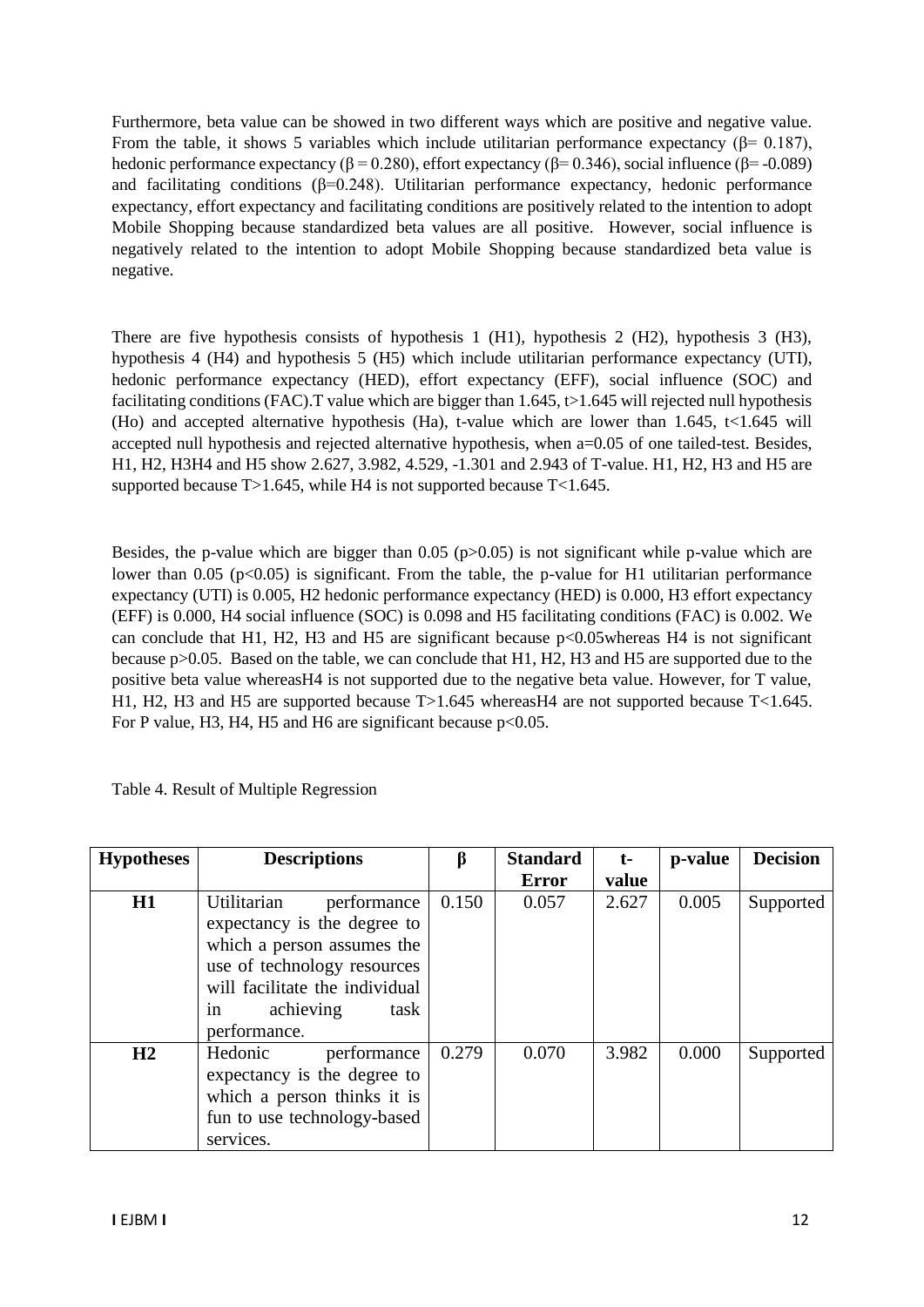| H3             | Effort expectancy is the     | 0.351    | 0.077 | 4.529    | 0.000 | Supported  |
|----------------|------------------------------|----------|-------|----------|-------|------------|
|                | degree of ease associated    |          |       |          |       |            |
|                | with the use of the system.  |          |       |          |       |            |
| H <sub>4</sub> | Social Influence is<br>the   | $-0.077$ | 0.059 | $-1.301$ | 0.098 | <b>Not</b> |
|                | degree to which<br>an        |          |       |          |       | Supported  |
|                | individual perceives<br>that |          |       |          |       |            |
|                | important others believe he  |          |       |          |       |            |
|                | or she should use the new    |          |       |          |       |            |
|                | system.                      |          |       |          |       |            |
| H <sub>5</sub> | Facilitating condition, the  | 0.260    | 0.088 | 2.943    | 0.002 | Supported  |
|                | proxy for actual behavioural |          |       |          |       |            |
|                | influence<br>control<br>and  |          |       |          |       |            |
|                | behaviour directly.          |          |       |          |       |            |

# **5.0 Conclusion**

The relationship between utilitarian performance expectancy and intention to adopt mobile shopping among undergraduates in public university has been the subject of many questions. When undergraduates perceive that mobile shopping enhances shopping efficiency without time and place constraints, their positive attitude towards mobile shopping may be increased. Therefore, H1 was supported.

Next, H2: Hedonic performance expectancy is positively related to Intention to adopt mobile shopping is supported in our research. Hedonic performance expectancy is the degree to which a person thinks it is fun to use technology-based services (Davis,1992). This indicates that if undergraduate students in public university can enjoy the fun through using mobile shopping then the usage of mobile shopping will increase. In contrast, if the mobile shopping is unable to give the enjoyment to the undergraduate, they will decrease the usage of mobile shopping.

Moreover, H3: Effort expectancy is positively related to Intention to adopt mobile shopping is supported. Effort expectancy refers as the level of ease associated with the use of a technology (Venkatesh & Xu, 2012), and it is repeatedly recognized as a critical predictor of user's behavioural intention (Wong, et al., 2015). If the undergraduates found that it is very convenient and easy to use the frequency of using the mobile shopping will increase. Thus, there is a positive relationship between Effort expectancy and Intention to adopt mobile shopping. In contrast, if the mobile shopping is very ambiguous and difficult to adopt, the undergraduates will not be willing to use.

Besides, in our research H4: Social Influence is positively related to Intention to adopt mobile shopping is not supported. Social Influence refers to the extent to which members of a social network influence one another's behaviour (Rice, et al., 1990). Social influence might be from family, friends, and soul mate and this might not be the factor to influence the Intention to adopt mobile shopping. This is because the undergraduate mostly form Generation Z which since a young age they know well to use the digital technology and are comfortable with Internet and social media. So, they can experience the mobile shopping by themselves and no need to rely on others.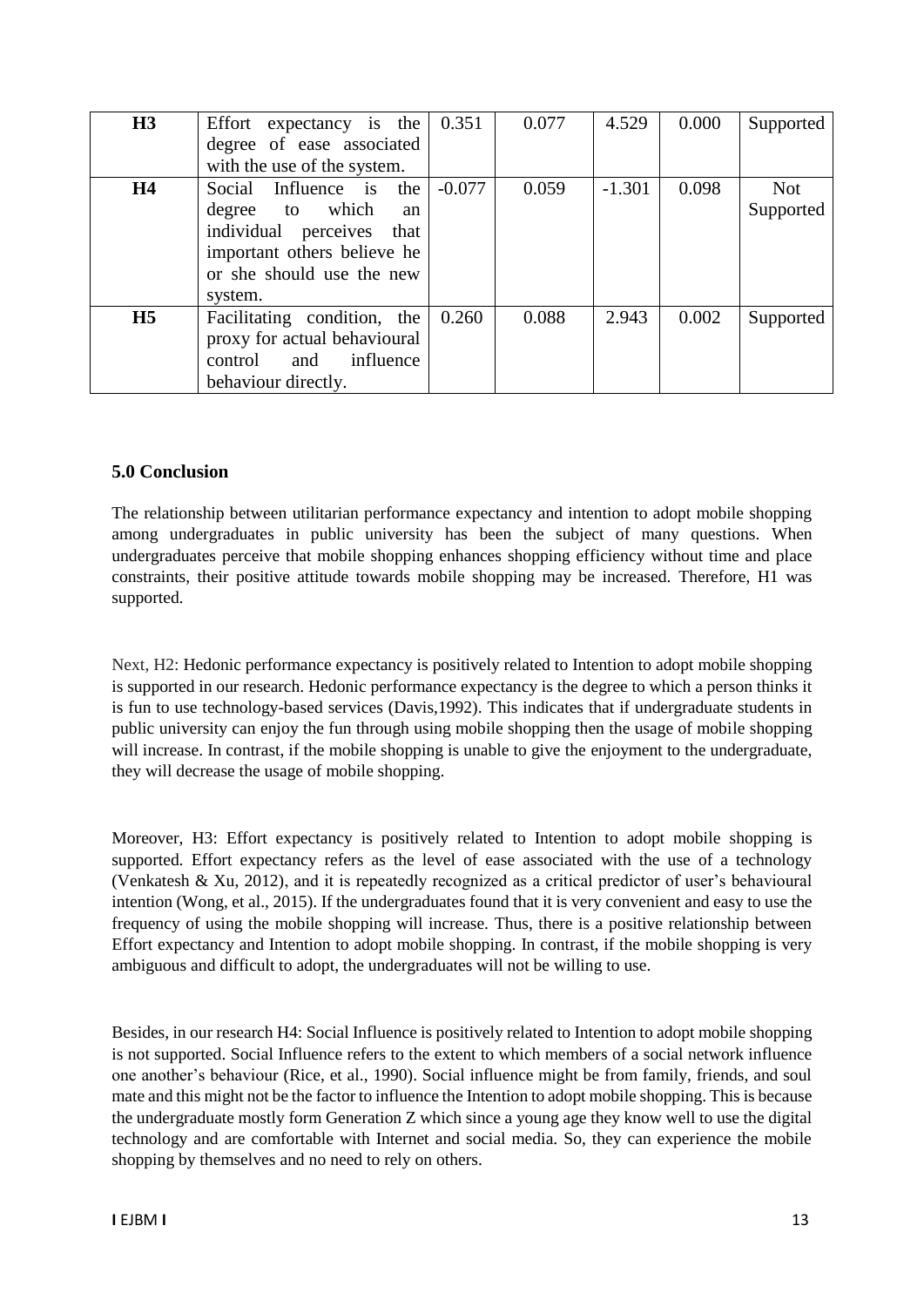In addition, H5: Facilitating condition is positively related to Intention to adopt mobile shopping is supported based on our research among the undergraduate students in public university. Facilitating conditions refer to the degree to which an individual believes that a technical infrastructure exists to support technology use (Venkatesh, et al., 2003). Facilitating conditions such as better interface, speed and data processing capabilities of a mobile devices and individual knowledge of using mobile shopping functions would enable undergraduates to access mobile shopping service with a minimal technological infrastructure barrier and could increase the intention of undergraduates in using mobile shopping.

#### **6.0 Recommendations and conclusions**

The managerial implications from this research are that researcher should pay special attention to Utilitarian Performance Expectancy, Hedonic Performance Expectancy, Effort Expectancy, Social Influence and Facilitating Conditions. To increase the acceptance of mobile shopping, researcher should ensure that these conditions are met.

The basic barriers that have stopped consumers from using mobile shopping were:

- 1) Consumers who faced with a complicated checkout process will frequently give up purchasing.
- 2) Extra fees and service charges disadvantage consumers and result in losing them without making a sale.
- 3) Concerns such as identity theft, the security of personal information and the abuse of private consumer data discourage people from doing mobile shopping online.

Such barriers can be solved by ensuring as few steps as possible are in place for the checkout process. To make respondents feel like they are getting a good deal without losing money, the shipping cost must be an important factor in the product price as well as offering free shipping. Besides, it is important to ensure respondents that their information will not be used for other purposes by clarifying their privacy policy, which will alleviate consumer concerns about their identify security.

The findings of this study have indicated Utilitarian Performance Expectancy is the most significant factor in affecting the intention to adopt mobile shopping because the consumers agree that using mobile shopping helps them to improve gains in shopping performance. For instances, saving shopping time, obtaining promotion information, or receiving customized product or service information. The way to increase utilitarian performance expectancy is by sending product availability information and mobile coupons via personalized text messages. Furthermore, transaction focused mobile shopping services are a utilitarian performance of mobile shopping services. For example, purchasing a product or service by using a mobile phone account and sending transaction information to their mobile phone can motivate consumers to use mobile shopping services.

The Hedonic Performance Expectancy of mobile shopping services is the most salient determinant of consumer mobile shopping services adoption in this study. The functions and features of mobile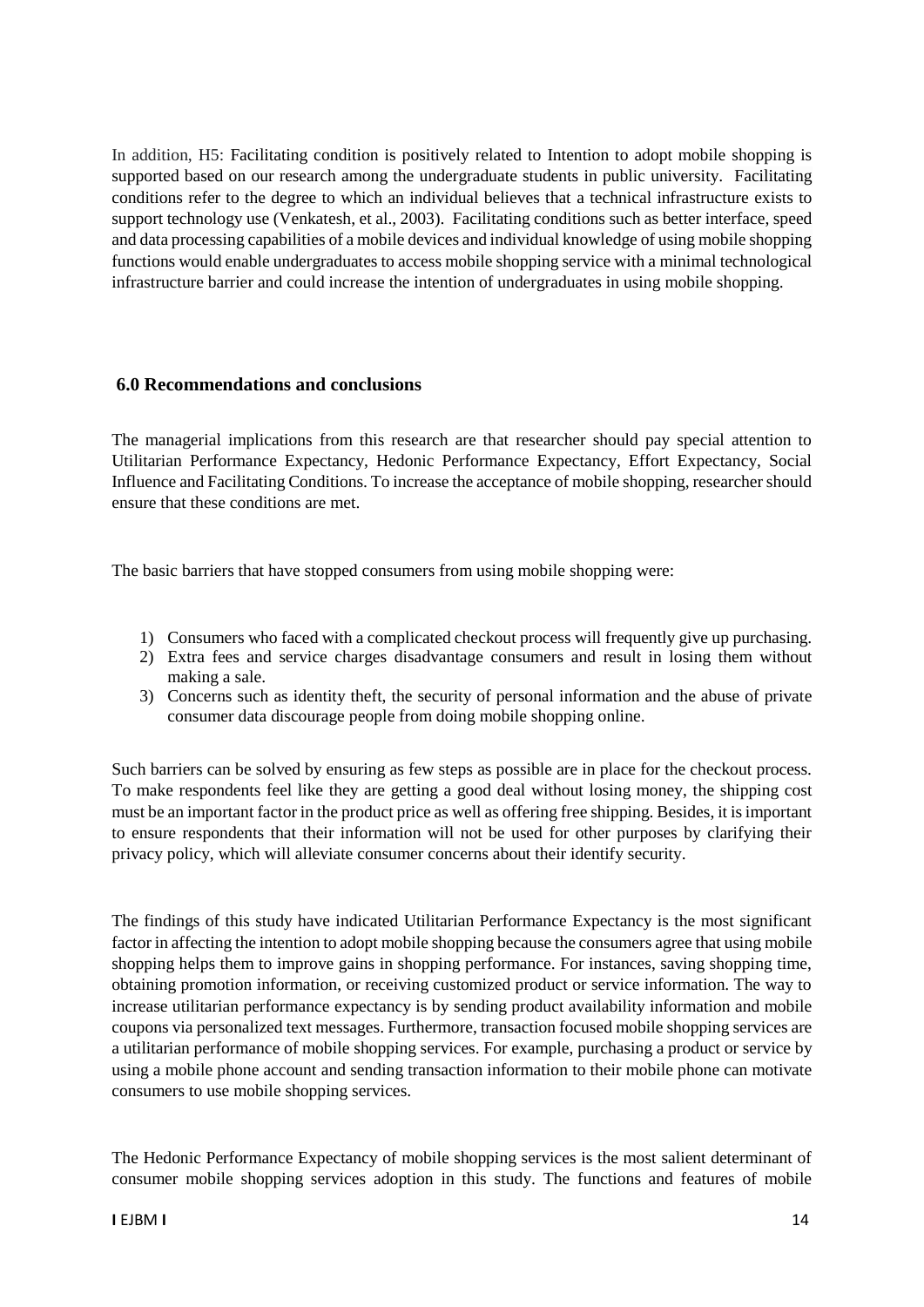shopping services need to be designed to enhance hopping enjoyment to create consumers favourable shopping experiences. Therefore, hedonic performance expectancy can increase when consumers participate in mobile community sites to interact with others or when they use animated or multisensory mobile shopping service features. Mobile shopping services would be favourable when the service provides optimized shopping experiences by integrating the retailers' regular website and the services.

Another key construct is effort expectancy, which relates to how easy to use the technology. Access to mobile sites and navigation of site functions and features could be ease-of-use issues within this context. Researchers argue that effort expectancy will be influential during the early stages of adoption but not later. It is also proposed that consumers who find mobile shopping service easy to access and navigate will also increase their expectations of both utilitarian and hedonic performance.

Social influence is often an important determinant of consumer behaviour. Consumers will adopt mobile shopping if others who are important to them believe that he or she should use the new mobile shopping services. Consumers will be influenced by word-of-mouth and important others' opinions in using mobile shopping services. Further, they may use an internet-enabled phone to access social networking sites to get information for popular mobile sites or opinions from others regarding a product. Consumers who are interdependent in making purchasing decisions are more likely to employ social aspects of mobile shopping services such as product reviews, expert opinions for products. Thus, retailers and mobile marketers should make product review sites or expert recommendation features available to consumers in store via mobile shopping services.

In terms of Facilitating Conditions, consumers are more likely to adopt mobile shopping services if the technical infrastructure exists such as internet-enabled mobile phone or user-friendly mobile shopping features to support the use of mobile shopping services. When more consumers have internet-enabled mobile phone with better interfaces to navigate and view product information through mobile shopping services, consumer use of services will accelerate. Therefore, retailers and marketers should design their mobile sites with a user-friendly interface and mobile features. For mobile sites and features without technological system difficulties to be available to consumers, it is crucial to design mobile sites and interfaces for two types of mobile phones: high-end devices (e.g., iPhone, Blackberry Storm) and lowend devices. Direct manipulation user interfaces can be utilized for high-end touchphones and indirect manipulation should be available for low-end devices due to reduced data processing performance.

# **7.0 Limitations and future research recommendations**

The limitation is the sample size of the respondents. The sample size that is valid to use for this research was small and bigger sampling will help the data to be generalized. If this study were to be repeated in the future, there are some suggestions that we would like to give to the future researchers:

1. The study can be carried out nationwide with more student's involvement national wide in Malaysia for bigger sample size.

2. Continuously improve our model incorporating dependent and independent variables with the newest findings from the latest literature and journals.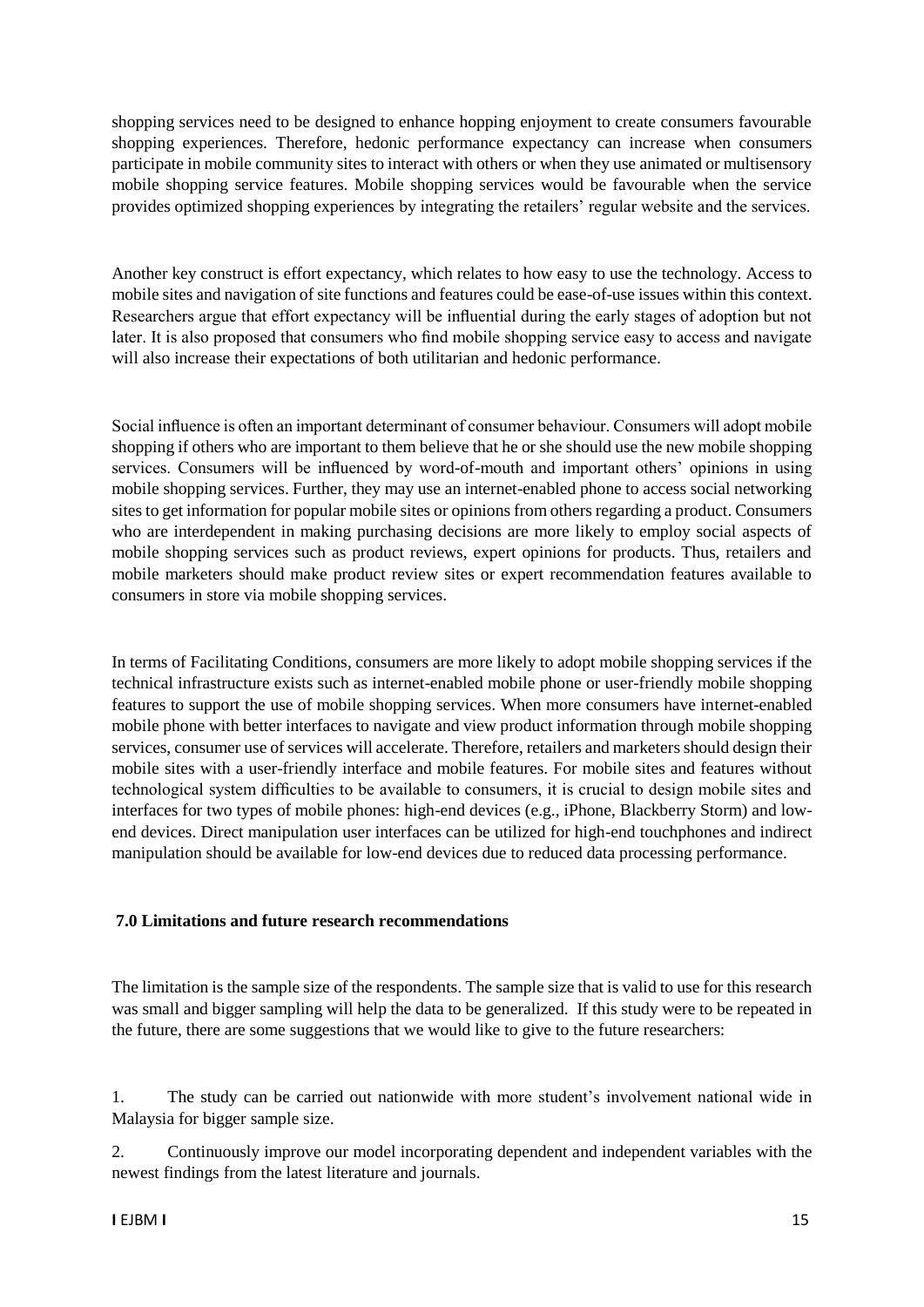3. Qualitative techniques such as focus groups, protocol analysis, or structured interview can be done to have a deeper understanding and findings regarding the topic.

4. Future researcher can test the hypotheses with other private universities in the country to see whether the cultural and environmental difference will produce a different result regarding this research topic.

#### **8.0 Acknowledgement**

The authors acknowledge all reviewers for their comments on this manuscript and are grateful to the committee members of the EJBM that provided a good platform for research. This article is supported by the Research University Grant USM (No: 1001/PMGT/8016126)

#### **9.0 References**

- Arora, N., & Aggarwal, A. (2018). The role of perceived benefits in formation of online shopping attitude among women shoppers in India. *South Asian Journal of Business Studies.*
- Babin, B. J., Darden, W. R., & Griffin, M. (1994). "Work and/or Fun: Measuring Hedonic and Utilitarian Shopping Value". *Journal of Consumer Research*, 20(4), 644-656.
- Balasubramanian, S., Peterson, R. A., & Jarvenpaa, S. L. (2002). Exploring the implications of mcommerce for markets and marketing. *Journal of the Academy of Marketing Science, 30(4)*, 348–361.
- Barnes, S. (2002). The mobile commerce value chain: analysis and future developments. *International Journal of Information Management, 22(2),* 91-108.
- Bergeron, F. S. (1990). "Investigating the Support Role of the Information Center,". *MIS Quarterly*.
- Bhalla, M. (2016, January). *7 reasons why customers are abandoning your mobile shopping*. Retrieved from Ventureburn: http://ventureburn.com/2016/01/7-reasons-why-customersareabandoning-your-mobile-shopping-cart/
- Chen, H. J. (2018). What drives consumers' mobile shopping? 4Ps or shopping preferences? *Asia Pacific Journal of Marketing and Logistics.*
- Cheong, J. H. & Park, M. C. (2005). Mobile Internet acceptance in Korea. In *Internet Research: Electronic Networking Applications and Policy*, 15(2), 125-140).
- Childers, T. L., Carr, C. L., Peck, J., & Carson, S. (2001). Hedonic and utilitarian motivations for online retail shopping behavior. *Journal of retailing, 77(4)*, 511-535.
- Chiu, C.-M., & Wang, E. T. (2008). Understanding web-based learning continuance intention: The role of subjective task value. *Information & Management, 45(3)*, 194-201.
- Choi, H. K. (2011). "Driving factors of post adoption behavior in data service". *Journal of Business Research*, 1212-1217.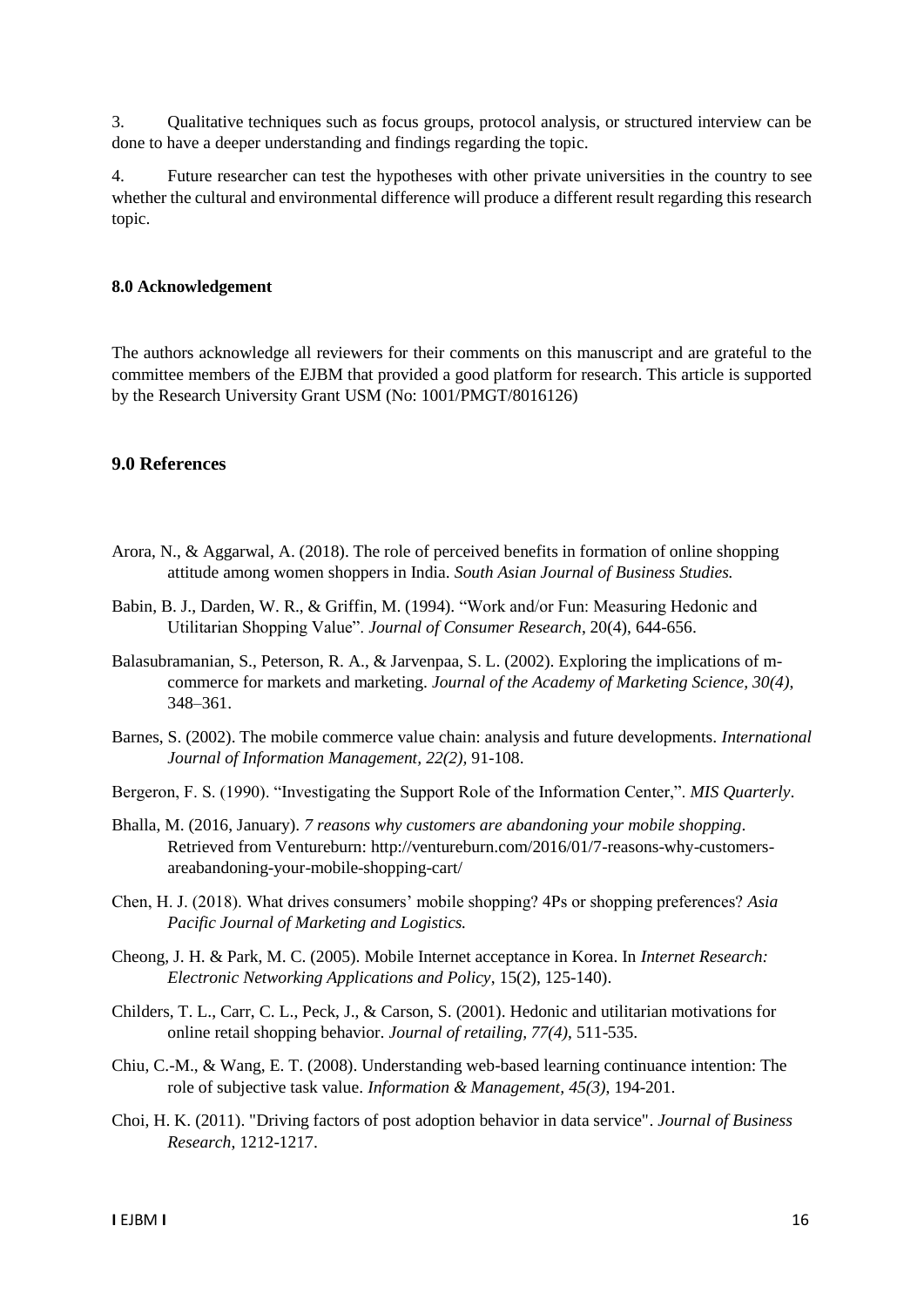- Chopdar, P. K., Korfiatis, N., Sivakumar, V. J., & Lytras, M. D. (2018). Mobile shopping apps adoption and perceived risks: A cross-country perspective utilizing the Unified Theory of Acceptance and Use of Technology. *Computers in Human Behavior, 86*, 109-128.
- Christakis, N., & Fowler, J. (2007). The spread of obesity in a large social network over 32. *New England Journal of Medicine, 357(4),* 370-379.
- Criteo. (2015). *State of mobile commerce 2015*. Retrieved from http://www.criteo.com/de/resources/mobilecommerce-q1-2015/
- Davis, F. D., Bagozzi, R. P., & Warshaw, P. R. (1992). Extrinsic and Intrinsic Motivation to Use Computers in the Workplace. *Journal of Applied Social Psychology*, 22, 1111-1132.
- Faqih, K. M. (2016). An empirical analysis of factors predicting the behavioral intention to adopt Internet shopping technology among non-shoppers in a developing country context: Does gender matter? *Journal of Retailing and Consumer Services, 30*, 140-164.
- Grandhi, S. (2016). India's jumbo jump from e-commerce to mobile enabled services (MES). *A review, Productivityy,56(4)*, 326-331.
- Hillman, S., & Neustaedter, C. (2017). Trust and mobile commerce in North America. *Computers in Human Behavior, 70*, 10-21.
- Hung, M. (2018). An examination of the determinants of mobile shopping. *International Journal of Electronic Business Management,10(1),* 29-37.
- Im, I. K. (2010). "The effects of perceived risk and technology type on users' acceptance of technologies". *Information and Management*, 1-9.
- Kerrane, B., Hogg, M., & Bettany, S. (2012). Children's influence strategies in practice: exploring the co-constructed nature of the child influence process in family consumption . *Journal of Marketing Management, 28(7/8),* 809-835.
- Khalilzadeh, J.; Ozturk, A. B.; Bilgihan, A. (2017). Security-related factors in extended UTAUT model for NFC based mobile payment in the restaurant industry. *Computers in Human Behavior, 70,* 460-474.
- Khoi, N. H., Tuu, H. H., & Olsen, S. O. (2018). The role of perceived values in explaining Vietnamese consumers' attitude and intention to adopt mobile commerce. *Asia Pacific Journal of Marketing and Logistics*.
- Kleijnen, M., De Ruyter, K., & Wetzels, M. (2007). An assessment of value creation in mobile service delivery and the moderating role of time consciousness. *Journal of retailing, 83(1)*, 33-46.
- Leonard, L. &. (2010). Consumer-to-consumer e-commerce research in infromation systems journals. *Journal of Internet Commerce.*, 186-207.
- Lim, S., Xue, L., Ching, C. Y., Chang, L., Hock, C. C., Bee, C. T., . . . Choolan, M. (2011). A study on Singaporean woemn's acceptance of using mobile phone to seek health information. *International journal of medical informatics,80(12)*, e189-e202.
- Lu, J., Yu, C. S., Liu, C., & Wei, J. (2017). Comparison of mobile shopping continuance intention between China and USA from an espoused cultural perspective. *Computers in Human Behavior, 75*, 130-146.
- Madan, K., & Yadav, R. (2018). Understanding and predicting antecedents of mobile shopping adoption. *Asia Pacific Journal of Marketing and Logistics*.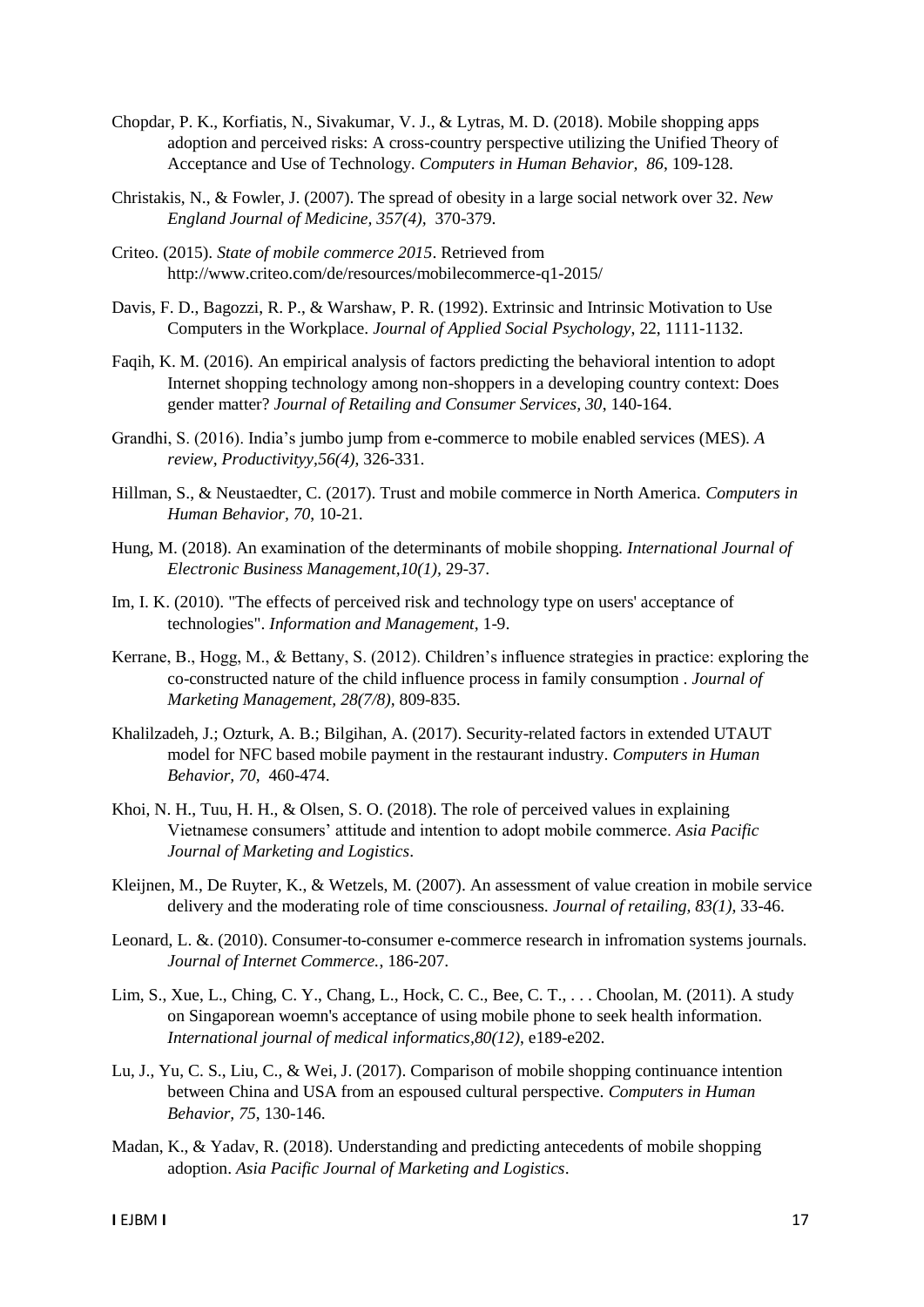- Mossel, E., Sly, A., & Tamuz, O. (2015). Strategic learning and the topology of social networks. *Econometrica Journal of The Econometric Society, 83(5)*, 1755-1794.
- Nysveen, H., & Pedersen, P. E. (2016). Consumer adoption of RFID-enabled services. Applying an extended UTAUT model. *Information Systems Frontiers, 18(2)*, 293-314.
- Overby, J. W., & Lee, E. J. (2006). The effects of utilitarian and hedonic online shopping value on consumer preference and intentions. *Journal of Business research, 59(10-11)*, 1160-1166.
- Parasuraman, A., Zeithaml, V. A., & Malhotra, A. (2005). ES-QUAL: A multiple-item scale for assessing electronic service quality. *Journal of service research, 7(3)*, 213-233.
- Park, E. a. (2014). "Factors influencing users' employement of mobile map services",. *Telematics and Informatics*, 253-265.
- Peng, S., Yang, A., Cao, L. Y., & Xie, D. (2017). Social influence modeling using information theory in mobile. *Information Sciences, 379*, 146-159.
- Rice, R., Grant, A., Schmitz, J., & Torobin, J. (1990). Individual and network influences on the adoption and perceived outcomes of electronic messaging. *Social Networks*, 27-55.
- Rogers, E. (1995). Diffusion of Innovations, 4th ed. *Free Press, New York, NY*.
- Saprikis, V., Markos, A., Zarmpou, T., & Vlachopoulou, M. (2018). Mobile shopping consumers' behavior: an exploratory study and review. *Journal of theoretical and applied electronic commerce research, 13(1)*, 71-90.
- Sigala, M. (2017). Mass customization implementation models and customer value in mobile phones services. In *Managing Service Quality*, 16(4), 395-420.
- Tan, G.W.-H., Ooi, K.-B., Chong, S.-C., & Hew, T.-S. (2014). NFC mobile credit card: the next frontier of mobile payment? *Telematics and Informatics*, *31*(2), 292-307.
- Turner, J. (1991). Social influence. *Milton Keynes, UK: Open University Press*.
- Venkatesh, V., Morris, M. G., Davis, G. B., & Davis, F. D. (2003). User acceptance of information technology: Toward a unified view. *MIS quartely*, 425-478.
- Venkatesh, V., Thong, J.Y.L., & Xu, X. (2012). Consumer acceptance and use of information technology: extending the unified theory of acceptance and use of technology. *MIS Quarterly*, *36*(1), 157-178.
- Venkatesh, V.; Brown, S.A. (2001). A longitudinal investigation of personal computers in homes: adoption determinants and emerging challenges. *MIS Quarterly, 25(1)*, 71-102.
- Wong, C. T. (2015). Mobile Shopping: the next frontier of the shopping industry? An emerging market perspective. *International Journal of Mobile Communications.*, 92-112.
- Wong, C., Lee, H., Lim, Y., Chua, B., Chai, B., & Tan, G. (2012). Predicting the consumers' intention to adopt mobile shopping: an emerging market perspective. *International Journal of Network and Mobile Technologies, 3(4)*, 24-39.
- Wong, C., Tan, G., Loke, S., & Ooi, K. (2015). Adoption of Mobile Social Networking Sites for Learning. *Online Information Review, 39(6)*, 762-778.
- Wu, Y.-L., Tao, Y.-H., & Yang, P.-C. (2008). The use of unified theory of acceptance and use of technology to confer the behavioural model of 3G mobile telecommunication users. *Journal of Statistics and Management Systems 11(5)*, 919-949.